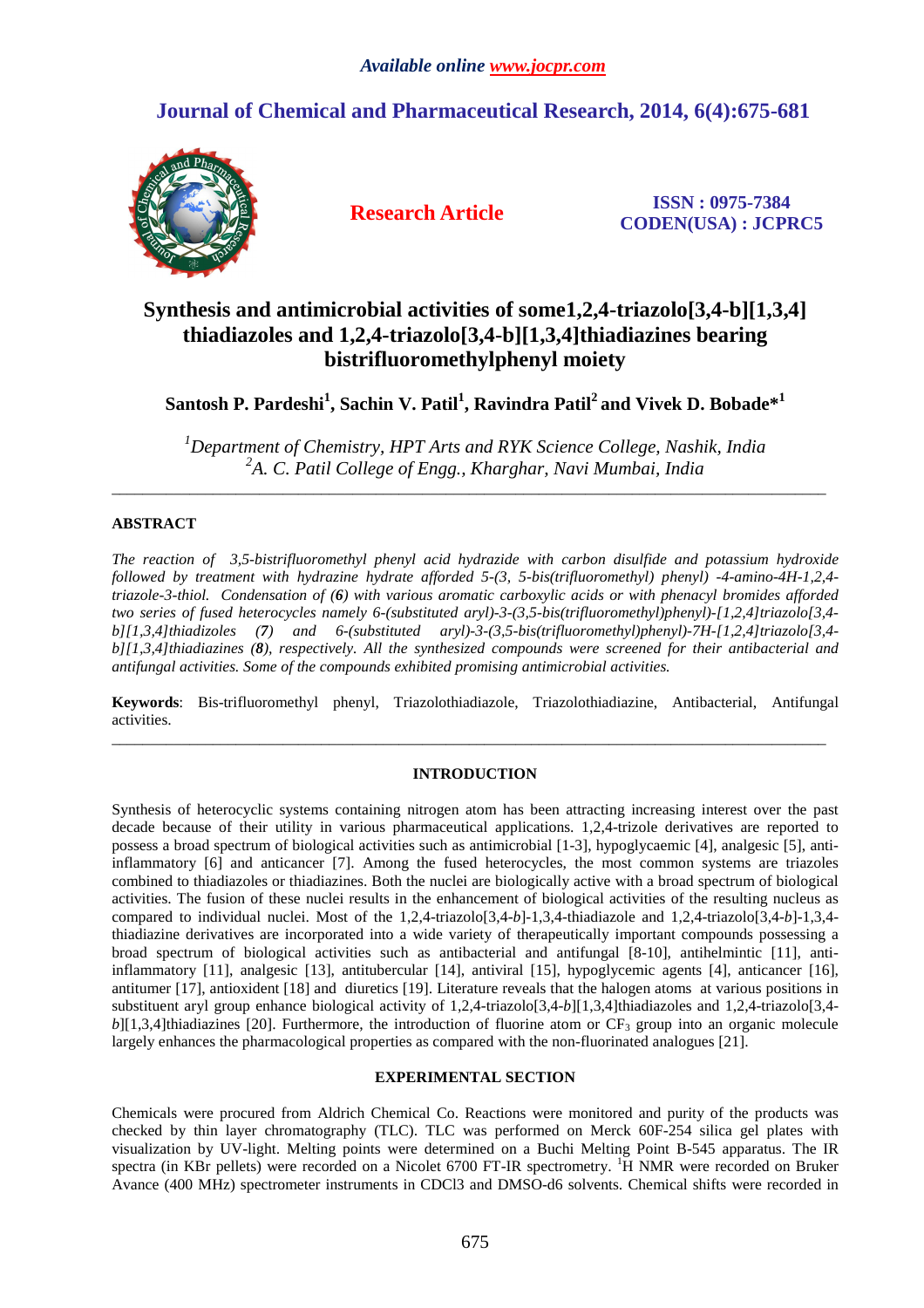parts per million downfield from tetramethylsilane. Mass spectra were recorded on LC–MS QP trap spectrophotometer. Elemental analysis was performed on a Carlo Erba Perkin-Elmer model 240 analyzer. Analysis results were within 0.4% of the calculated value. Column chromatography was performed on silica gel (230–400 mesh) supplied by Acme Chemical Co. Ltd. The chemicals and solvents used were laboratory grade.

*\_\_\_\_\_\_\_\_\_\_\_\_\_\_\_\_\_\_\_\_\_\_\_\_\_\_\_\_\_\_\_\_\_\_\_\_\_\_\_\_\_\_\_\_\_\_\_\_\_\_\_\_\_\_\_\_\_\_\_\_\_\_\_\_\_\_\_\_\_\_\_\_\_\_\_\_\_\_*

#### **General procedure for the synthesis of 3,5-bis(trifluoromethyl)phenylcarbohydrazide (2)**

To a stirred solution of 3,5-bis(trifluoromethyl)phenyl carboxylic acid (**1**) (2.58 g, 10 mmol) and diisopropyl ethyl amine (1.55 g, 12 mmol) in THF (20 mL) was added isobutyl chloroformate (1.5 g, 11 mmol) at 0-5˚C. The reaction mixture stirred for 2h at 0-5˚C. To this mixture hydrazine hydrate (98%) (0.1 g, 20 mmol) was added at 0-5˚C and further stirred for 4h. Progress of the reaction was monitored by TLC. After completion of the reaction, solvent was evaporated under vacuum and water (30 ml) was added to the residue. The solid separated out was filtered and washed with chilled water. The product was dried at 50-55°C to obtain 3,5-bis(trifluoromethyl)phenyl carbohydrazide **(2)** Yield= 2.31g (85%).

#### **General procedure for the synthesis of 5-(3, 5-bis(trifluoromethyl)phenyl)-4-amino-4H-1,2,4-triazole-3-thiol (4).**

3,5-bis(trifluoromethyl)phenyl carbohydrazide (**2**) (2.72 g, 10 mmol) was treated with a solution of potassium hydroxide ( 0.84g, 15mmol) in methanol (50 mL) at 0-5 °C under stirring. Carbon disulfide (1.14 g, 15 mmol) was added slowly and the reaction mixture stirred for 12 hours at room temperature. The solid product of potassium dithiocarbazinate (**3**), was filtered, washed with chilled diethyl ether and dried. It was directly used for next step without further purification. To a stirred suspension of potassium dithiocarbazinate in water (20 mL) was added hydrazine hydrate (0.1g, 20 mmol) and refluxed 6h. The reaction mixture turned green with evolution of hydrogen sulphide and finally it became homogeneous. The reaction mixture was then poured into ice and neutralized with concentrated hydrochloric acid. The white precipitate was filtered, washed with cold water and recrystallized from ethanol to afford 5-(3, 5-bis(trifluoromethyl)phenyl)-4-amino-4H-1,2,4-triazole-3-thiol(**4**)**.** Yield =2.95g (80%) Mp=158-159°C; MS (EI): m/z=329.2 (M+1) IR (KBr, cm<sup>-1</sup>) 3307 (NH<sub>2</sub>), 2645(S-H), 2997 (Ar C-H), 1612 (C=N); <sup>1</sup>H NMR (400MHz, DMSO-*d6*): δ 13.76 (s, 1H), 8.40(s, 2H), 7.92 (s, 1H). 5.27(s, 2H)

#### **General procedure for the synthesis of 3-(3,5-bis(trifluoromethyl)phenyl)-6-aryl substituted-[1,2,4] triazolo[3,4b][1,3,4] thiadiazole (5a-f):**

To a stirred solution of phenyl 5-(3, 5-bis(trifluoromethyl)phenyl)-4-amino-4H-1,2,4-triazole-3-thiol(**4**) (3.28 g, 10 mmol) in POCl<sub>3</sub> (10 mL), substituted aromatic/heterocyclic carboxylic acid (10 mmol) was added. The reaction mixture was heated to reflux for 6h. The reaction mixture was quenched in ice water and neutralized with sodium bicarbonate. The solid separated out was filtered and washed with cold water. The wet product was dried at 45-50 ˚C to afford corresponding 3-(3,5-bis(trifluoromethyl)phenyl)-6-aryl substituted-[1,2,4]triazolo[3,4b][1,3,4] thiadiazole **(5a-g)**. The crude product was purified by silica gel flash column chromatography using chloroform and ethanol as eluent.

#### **3-(3,5-bis(trifluoromethyl)phenyl)-6-phenyl-[1,2,4]triazolo[3,4-b][1,3,4]thiadiazole (5a):**

White solid; mp: 160-162°C; IR(KBr) v/cm<sup>-1</sup>: 3065.72, 1645, 1455, 1480, 1136; <sup>1</sup>H NMR (400 MHz, DMSO-*d*<sub>6</sub>, ppm): δ 8.85 (s, 2H), 8.28(s, 1H), 7.35-7.59 (m, 5H); MS(EI): m/z= 415.3 (M+H); *Anal. Calcd* for C17H8F6N4S: C, 49.28; H, 1.95; N, 13.52; Found: C, 49.47; H, 2.02; N, 13.36.

#### **3-(3,5-bis(trifluoromethyl)phenyl)-6-(2-bromophenyl)-[1,2,4]triazolo[3,4-b][1,3,4]thiadiazole** (**5b):**

White solid. mp: 196-199<sup>°</sup>C; IR(KBr) ν/cm<sup>-1</sup>: 3089, 3001, 1621, 1458, 1478, 1138.<sup>1</sup>H NMR (400 MHz, DMSO-*d*<sub>6</sub>, ppm): δ 8.82 (s, 2H), 8.44 (d, 1H, J=7.8Hz), 8.38(s, 1H), 7.34(d, 1H, J=7.8 Hz), 7.97(t, 1H), 7.81(d, 1H, J=7.8 Hz); MS(EI): m/z=492.1(M-1), 494.1 (M+H); *Anal. Calcd* for C<sub>17</sub>H<sub>7</sub>BrF<sub>6</sub>N<sub>4</sub>S: C, 41.40; H, 1.43; N, 11.36; Found: C, 41.29; H, 1.51; N, 11.44.

**3-(3,5-bis(trifluoromethyl)phenyl)-6-(4-nitrophenyl)-[1,2,4]triazolo[3,4-b][1,3,4]thiadiazole (5c):** 

Off White solid, mp: 258-259°C; IR(KBr) ν/cm<sup>-1</sup>: 3091, 1589, 1437, 1473, 1132; <sup>1</sup>H NMR (400 MHz, DMSO-*d*<sub>6</sub>, ppm): δ 8.86 (s, 2H), 8.17 (s, 1H), 7.96 (d, 2H, J=8.64 Hz), 7.85 (d, 2H, J=8.64 Hz); MS(EI): m/z= 460.2 (M+H); *Anal. Calcd* for C<sub>17</sub>H<sub>7</sub> F<sub>6</sub>N<sub>5</sub>O<sub>2</sub>S: C, 44.45; H, 1.54; N, 15.25; Found: C, 44.61; H, 1.70; N, 15.32.

#### **3-(3,5-bis(trifluoromethyl)phenyl)-6-(2-methyl-3-nitrophenyl)-[1,2,4]triazolo[3,4-b][1,3,4]thiadiazole (5d):**  Off white solid; mp: 219-222˚C; IR(KBr) ν/cm-1: 3078, 1608, 1477, 1456, 1531, 1136;

<sup>1</sup>H NMR (600 MHz, CDCl<sub>3</sub>, ppm): δ 8.87 (s, 2H), 8.04 (d, 1H, J=7.8 Hz), 8.02 (s, 1H), 7.87 (d, 1H, J=7.2 Hz), 7.62 (t, 1H), 2.73 (s, 3H); MS (m/z): 474.2(M+H), 496.1 (M+Na); *Anal. Calcd* for C<sub>18</sub>H<sub>9</sub> F<sub>6</sub>N<sub>5</sub>O<sub>2</sub>S: C, 45.67; H, 1.92; N, 14.80; Found: C, 45.39; H, 1.88; N, 14.66.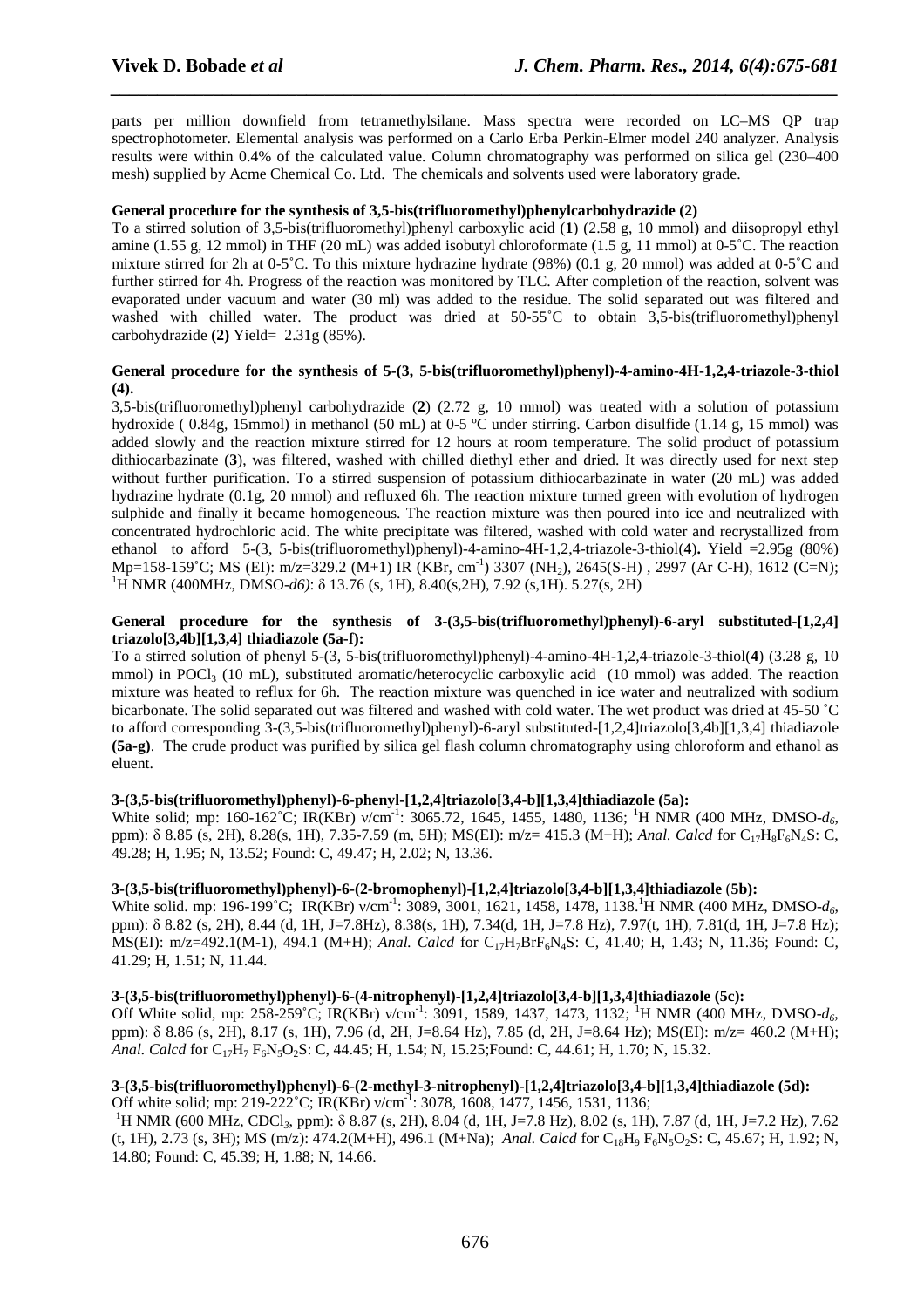#### **3-(3,5-bis(trifluoromethyl)phenyl)-6-(2-methyl-phenyl)-[1,2,4]triazolo[3,4-b][1,3,4]thiadiazole (5e):**

Off white solid; mp: 189-191 °C; IR(KBr) ν/cm<sup>-1</sup>: 3093, 1605, 1455, 1472, 1137; <sup>1</sup>H NMR (400 MHz, DMSO-*d*<sub>6</sub>, ppm): δ 8.85 (s, 2H), 8.26 (s, 1H), 7.81(d, 1H, J=7.6 Hz), 7.57 (d, 1H, J=7.6 Hz) 7.46-7.53 (m, 2H); MS(EI): m/z= 429.2 (M+H); *Anal. Calcd* for C18H10F6N4S: C, 50.47; H, 2.35; N, 13.08; Found: C, 50.71; H, 2.46; N, 13.28.

*\_\_\_\_\_\_\_\_\_\_\_\_\_\_\_\_\_\_\_\_\_\_\_\_\_\_\_\_\_\_\_\_\_\_\_\_\_\_\_\_\_\_\_\_\_\_\_\_\_\_\_\_\_\_\_\_\_\_\_\_\_\_\_\_\_\_\_\_\_\_\_\_\_\_\_\_\_\_*

#### **3-(3,5-bis(trifluoromethyl)phenyl)-6-(4-methyl-phenyl)-[1,2,4]triazolo[3,4-b][1,3,4]thiadiazole (5f):**

white solid; mp: 217-219<sup>°</sup>C; IR(KBr) ν/cm<sup>-1</sup>:3082, 3042, 2878, 1625, 1456, 1475, 1139; <sup>1</sup>H NMR (400 MHz, DMSO-*d6*, ppm): δ 8.86 (s, 2H), 8.30 (s, 1H), 7.84(d, 2H, J=7.2 Hz), 7.27 (d, 2H, J=7.2 Hz), 2.38 (s, 3H); MS(EI): m/z= 429.3 (M+H); *Anal. Calcd* for C<sub>18</sub>H<sub>10</sub>F<sub>6</sub>N<sub>4</sub>S: C, 50.47; H, 2.35; N, 13.08; Found: C, 50.68; H, 2.41; N, 13.14.

#### **3,6-bis(3,5-bis(trifluoromethyl)phenyl)-[1,2,4]triazolo[3,4-b][1,3,4]thiadiazole (5g)**:

Gray solid; mp: 238-239˚C; IR(KBr) ν/cm-1: 3091, 3023, 1622, 1440, 1479, 1134; <sup>1</sup>H NMR (400 MHz, DMSO-*d6*, ppm): δ 8.80 (s, 2H), 8.64 (s, 2H), 8.43(s, 1H), 8.29 (s, 1H); MS(EI): m/z= 429.3 (M+H); *Anal. Calcd* for C19H6F12N4S: C, 41.47; H, 1.10; N, 10.18; Found: C, 41.09; H, 1.02; N, 9.98.

#### **General procedure for the synthesis of 3-(3,5-bis(trifluoromethyl)phenyl)-6-arylsubstituted-7H-[1,2,4] triazolo[3,4b][1,3,4] thiadiazine (6a-f):**

To a stirred solution of 5-(3, 5-bis(trifluoromethyl)phenyl)-4-amino-4H-1,2,4-triazole-3-thiol(**4**) (3.28 g, 10 mmol) in absolute ethanol (20 mL), substituted α-halo aromatic/heterocyclic ketone (12 mmol) was added. The reaction mixture was refluxed for 6h. The reaction was monitored by TLC. After completion of reaction, reaction mixture cooled to 25˚C and neutralized with sodium bicarbonate. The solid was filtered, washed with water to afford 3-(3,5 bis(trifluoromethyl)phenyl)-6-arylsubstituted-7H-[1,2,4]triazolo[3,4b][1,3,4] thiadiazine (**6a-f**). The crude product was purified by silica gel column chromatography using chloroform and ethanol.

#### **3-(3-(3,5-bis(trifluoromethyl)phenyl)-7H-[1,2,4]triazolo[3,4-b][1,3,4]thiadiazin-6-yl)thiophene-2-sulfonamide (6a):**

Off White solid; mp:207-209˚C; IR(KBr) ν/cm-1: 3417.9, 3300.3, 3091, 3023, 1627.9, 1446.0, 1516, 1350.22,1134; <sup>1</sup>H NMR (400 MHz, DMSO-*d*<sub>6</sub>, ppm): δ 8.80 (s, 2H), 8.64 (s, 2H), 8.43(s, 1H), 8.29 (s, 1H), 4.35 (s, 2H); MS(EI): m/z= 514.3 (M+H); *Anal. Calcd* for C<sub>18</sub>H<sub>10</sub>F<sub>6</sub>N<sub>4</sub>S: C, 37.43; H, 1.77; F, 22.20; N, 13.64; Found: C, 37.05; H, 1.63; N, 13.57.

### **3-(3,5-bis(trifluoromethyl)phenyl)-6-(thiophene-3-yl)-7H-[1,2,4]triazolo[3,4-b][1,3,4]thiadizine (6b):**

White powder; mp: 218-220<sup>°</sup>C; IR(KBr)  $\sqrt{cm}^{-1}$ : 3076, 1618, 1453, 1475, 1128; <sup>1</sup>H NMR (400 MHz, DMSO-*d*<sub>6</sub>, ppm): δ 8.69 (s, 2H), 8.49 (dd, 1H, J=1.24, 2.8 Hz ), 8.24(s, 1H), 7.76 (dd, 1H, J=2.8, 5.12Hz), 7.59 (dd, 1H, J=1.24, 5.12 Hz), 4.43 (s, 2H); MS(EI): m/z= 434 (M+H); *Anal. Calcd* for C16H8F6N4S2: C, 44.24; H, 1.86; N, 12.90; Found: C, 44.42; H, 1.84; N, 12.95.

#### **3-(3,5-bis(trifluoromethyl)phenyl)-6-phenyl-7H-[1,2,4]triazolo[3,4-b][1,3,4]thiadiazine (6c):**

White powder; mp: 250-251<sup>°</sup>C; IR(KBr) ν/cm<sup>-1</sup>: 3107, 3020, 1618, 1176, 1455, 1478. <sup>1</sup>H NMR (400 MHz, DMSO*d6*, ppm): δ 8.66 (s, 2H), 8.30 (s, 1H), 7.05-7.25 (m, 5H), 4.51 (s, 2H); MS(EI): 429.3(M+1); *Anal. Calcd* for C18H10F6N4S: C, 50.47; H, 2.35; N, 13.08; Found: C, 50.51; H, 2.41; N, 13.20.

#### **3,6-bis(3,5-bis(trifluoromethyl)phenyl)-7H-[1,2,4]triazolo[3,4-b][1,3,4]thiadiazine (6d):**

Gray solid; mp: 252-253<sup>°</sup>C; IR(KBr) ν/cm<sup>-1</sup>: 3099, 3022, 1642, 1417, 1469, 1132; <sup>1</sup>H NMR(400 MHz, DMSO-*d*<sub>6</sub>, ppm): δ 8.68 (s, 2H), 8.65 (s, 2H), 8.28 (s, 1H), 8.23 (s, 1H), δ4.58(s,2H); MS(EI): 565(M+1); *Anal. Calcd* for  $C_{20}H_8F_{12}N_4S$ : C, 42.56; H, 1.43; N, 9.93; Found: C, 42.71; H, 1.53; N, 10.05.

#### **3-(3,5-bis(trifluoromethyl)phenyl)-6-(4-methoxyphenyl)-7H-[1,2,4]triazolo[3,4-b][1,3,4]thiadiazine (6e):**

White solid; mp: 235-236°C; IR(KBr)  $v/cm^{-1}$ : 3066, 2845, 1257, 1643; <sup>1</sup>H NMR(400 MHz, DMSO-*d*<sub>6</sub>, ppm): δ 8.63 (s, 2H), 8.27 (s, 1H), 7.73 (d, 2H, J=8.8Hz) 7.00(d, 2H, J=8.8Hz), 4.47 (s, 2H) 3.83(s, 3H); MS(EI):m/z= 459.2(M+H); *Anal. Calcd* for C<sub>19</sub>H<sub>12</sub>F<sub>6</sub>N<sub>4</sub>OS: C, 49.78; H, 2.64; F, 24.87; N, 12.22; Found: C, 49.92; H, 2.71; N, 12.10.

#### **3-(3-(3,5-bis(trifluoromethyl)phenyl)-7H-[1,2,4]triazolo[3,4-b][1,3,4]thiadiazin-6-yl)phenol(6f).**

White solid; mp: 235-236°C; IR(KBr)  $v/cm^{-1}$ : 3078, 1606, 1433, 1474, 1236, 1132; <sup>1</sup>H NMR (400 MHz, DMSO-*d*<sub>6</sub>, ppm): δ 8.68 (s, 2H), 8.32 (s, 1H), 7.56 (d, 2H, J=10Hz), 6.90 (d, 2H, J=10Hz), 10.64(s,1H); MS(EI):m/z= 445.1(M+H); *Anal. Calcd* for C18H10F6N4OS: C, 48.65; H, 2.27; N, 12.61; Found: C, 48.51; H, 2.20; N, 12.69.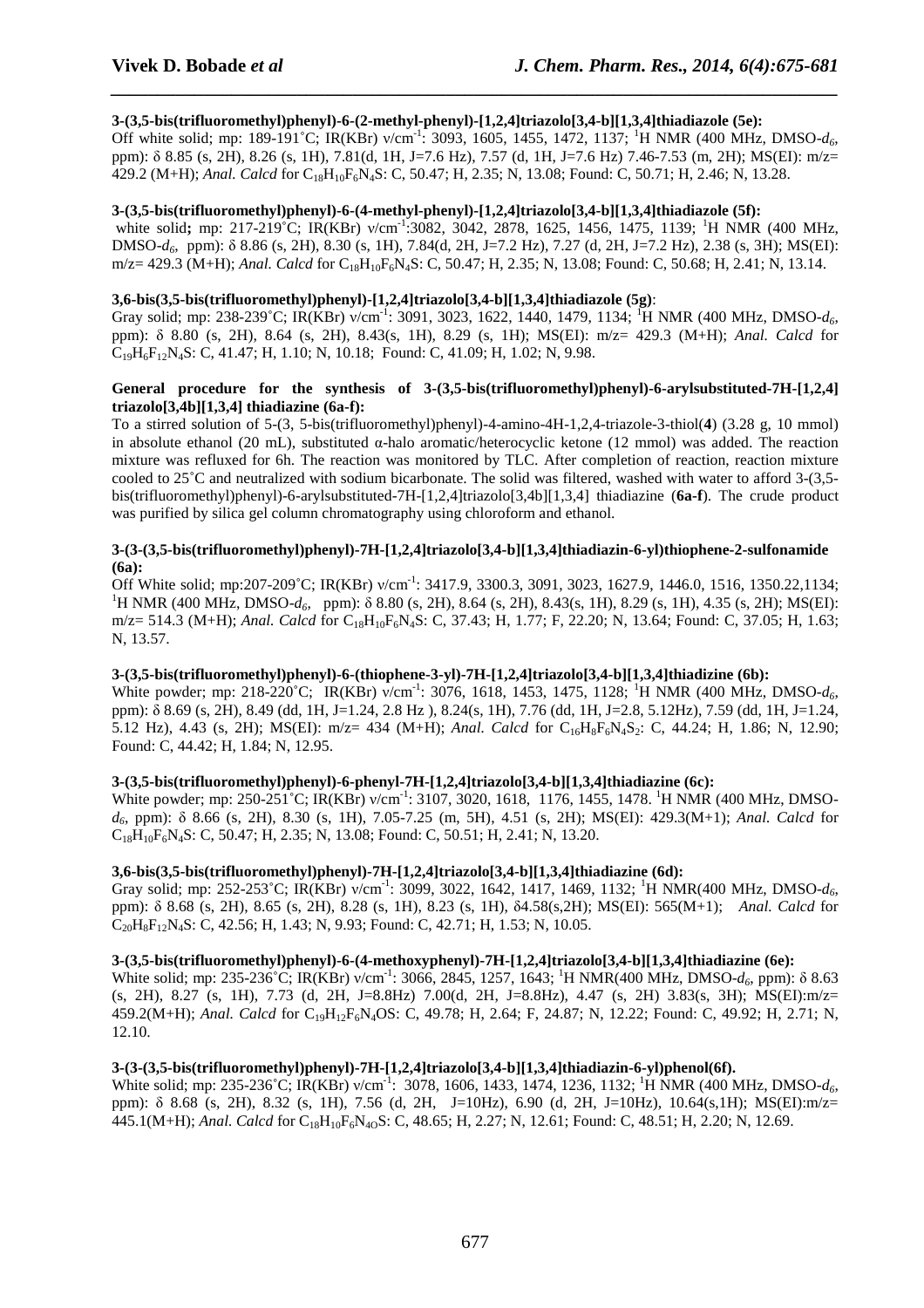#### **RESULTS AND DISCUSSION**

*\_\_\_\_\_\_\_\_\_\_\_\_\_\_\_\_\_\_\_\_\_\_\_\_\_\_\_\_\_\_\_\_\_\_\_\_\_\_\_\_\_\_\_\_\_\_\_\_\_\_\_\_\_\_\_\_\_\_\_\_\_\_\_\_\_\_\_\_\_\_\_\_\_\_\_\_\_\_*

3,5-bis(trifluoromethyl)phenyl carboxylic acid (**1)** was converted to mixed anhydride by reacting with isobutyl chloroformate using NMP in THF at 0-5˚C. Mixed anhydride in-situ was reacted with hydrazine hydrate at 0-5˚C to obtain 3,5-bis(trifluoromethyl)phenyl carboxylic acid hydrazide (**2**) as white solid. 3,5-bis(trifluoromethyl)phenyl carboxylic acid hydrazide **(2)** was treated with carbon disulfide in a methanolic potassium hydroxide solution at 0-5 °C to obtain potassium dithiocarbazinate (**3**) in good yield and was directly used for the next step without purification. 5-(3,5-bis(trifluoromethyl)phenyl)-4-amino-4H-1,2,4-triazole-3-thiol (**4)** was synthesized by refluxing potassium dithiocarbazinate (**3**) with hydrazine hydrate in water for 6 h.

3-(3,5-bis(trifluoromethyl)phenyl)-6-aryl substituted-[1,2,4]triazolo[3,4b][1,3,4] thiadiazole (**5a-g**) were synthesized by refluxing 5-(3,5-bis(trifluoromethyl) phenyl)-4-amino-4H-1,2,4-triazole-3-thiol (**4**) and aromatic carboxylic acids in phosphorus oxychloride. 3-(3,5-bis(trifluoromethyl)phenyl)-6-arylsubstituted-7H-[1,2,4]triazolo[3,4b][1,3,4] thiadiazine (**6a-f**) were synthesized by refluxing 5-(3,5-bis(trifluoromethyl) phenyl)-4-amino-4H-1,2,4-triazole-3 thiol (**4**) and substituted phenacyl bromides in absolute ethanol for 6h.



**Scheme 1: Synthesis of substituted triazolothiadiazoles and Triazolothadiazines** 

#### Biological evaluation: Antimicrobial Activity

Agar Diffusion Bioassay: The screening of antibiotics from synthetic or natural compounds, the agar diffusion bioassay *in vitro* is commonly used. Here a particular compound gets diffused in agar and inhibits the growth of selected test organisms, which creates the zone of inhibition. The bioassay was carried out in Nunc Bioassay plate of size 230 X 230 X 18 mm. All the screened compounds were dissolved in DMSO and tested at 100  $\mu$ g/mL and 200  $\mu$ g/mL concentration. In each well 50  $\mu$ L sample was loaded. The zone of inhibition is expressed as diameter of zone in millimeter (mm). The compounds were evaluated for antimicrobial activity against panel of gram positive bacteria *Staphylococcus aureus* (*S. aures)* and *Bacillus subtilis* (*B. subtilis*), gram negative bacteria *Escherichia coli*  (*E. coli)* and *Klebsiella pneumoniae* (*K. pneumoniae*) and pathogenic fungus *Fusarium solani* (*F. solani)*, *Aspergillus niger* (*A. niger)* , *Candida albicans( C. albicans*).

The antibiotic Ciprofloxacin and Ketoconazole were used as reference for antibacterial and antifungal substances, respectively for comparison. Dimethyl sulphoxide (1%) was used as a control. The antibacterial activities of synthesized compounds **(5a-g)** and **(6a-f)** are presented in **Table 1** while the results of anti-fungal activity in **Table 2**.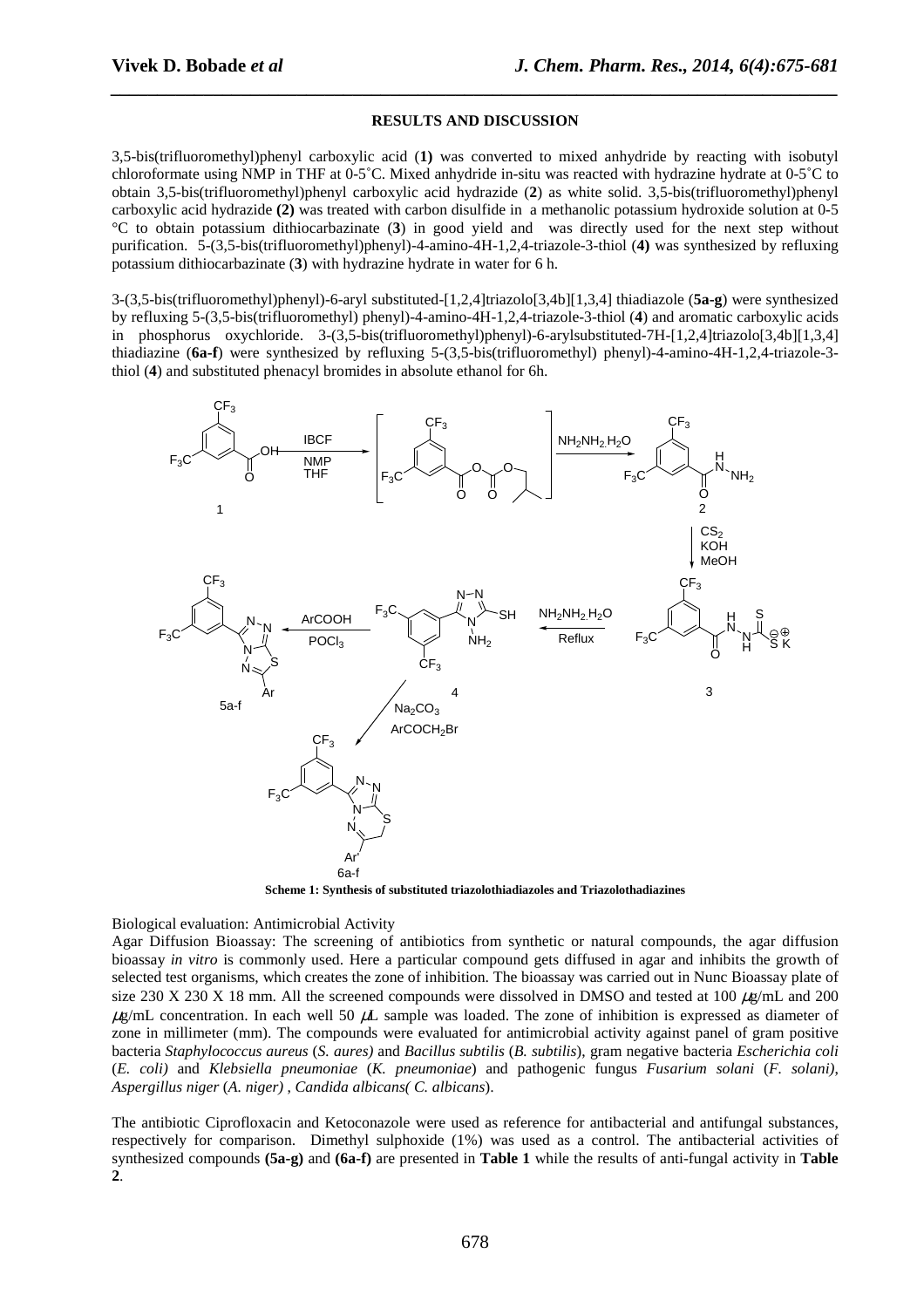| <b>Entry</b>   | $\overline{\text{Conc.}}$ (µg/mL) | S. Aureus      | <b>B.</b> Subtils | E. coli         | K. pneumoniae  |
|----------------|-----------------------------------|----------------|-------------------|-----------------|----------------|
| 5a             | 100                               | 14             | 16                | 11              | 14             |
|                | 200                               | 16             | 18                | 13              | 15             |
| 5b             | 100                               | 25             | 26                | 24              | 21             |
|                | 200                               | 28             | 29                | 27              | 26             |
| 5c             | 100                               | 20             | 17                | 19              | 16             |
|                | 200                               | 22             | 18                | 22              | 18             |
| 5d             | 100                               | 12             | 14                | 15              | 11             |
|                | 200                               | 14             | 15                | 17              | 12             |
| 5e             | 100                               | 10             | 11                | 11              | 9              |
|                | 200                               | 11             | 11                | 11              | 10             |
| 5f             | 100                               | $\overline{8}$ | $\overline{7}$    | 6               | $\overline{7}$ |
|                | 200                               | 10             | 11                | 10              | 10             |
| $5\mathrm{g}$  | 100                               | 38             | 37                | 36              | 37             |
|                | 200                               | 43             | 41                | 40              | 39             |
| <b>6a</b>      | 100                               | 34             | 37                | 38              | 36             |
|                | 200                               | 37             | 39                | 39              | 38             |
| 6b             | 100                               | 26             | 29                | 31              | 28             |
|                | 200                               | 29             | 31                | 34              | 31             |
| 6с             | 100                               | $\overline{7}$ | 8                 | $\tau$          | 6              |
|                | 200                               | 9              | 9                 | 9               | 8              |
| 6d             | 100                               | 38             | 38                | 37              | 36             |
|                | 200                               | 41             | 42                | 43              | 39             |
| 6e             | 100                               | 10             | 8                 | 6               | 11             |
|                | 200                               | 13             | 10                | 9               | 13             |
| 6f             | 100                               | 24             | 23                | $\overline{22}$ | 26             |
|                | 200                               | 28             | 29                | 27              | 29             |
| Ciprofloxacine | 100                               | 34             | 36                | 40              | 37             |
|                | 200                               | 38             | 42                | 45              | 42             |

*\_\_\_\_\_\_\_\_\_\_\_\_\_\_\_\_\_\_\_\_\_\_\_\_\_\_\_\_\_\_\_\_\_\_\_\_\_\_\_\_\_\_\_\_\_\_\_\_\_\_\_\_\_\_\_\_\_\_\_\_\_\_\_\_\_\_\_\_\_\_\_\_\_\_\_\_\_\_* **Table 1: Antibacterial activities of compounds (5a-g) and (6a-f)** 

**Table 2: Antifungal activities of compounds (5a-g) and (6a-f)** 

| Entry        | Conc. $(\mu g/mL)$ | F. Solani       | A. niger | C. albicans |
|--------------|--------------------|-----------------|----------|-------------|
| 5a           | 100                | 22              | 26       | 25          |
|              | 200                | 24              | 29       | 28          |
| 5b           | 100                | 24              | 20       | 22          |
|              | 200                | 26              | 23       | 24          |
| 5c           | 100                | 28              | 23       | 26          |
|              | 200                | 31              | 26       | 29          |
| 5d           | 100                | 17              | 17       | 16          |
|              | 200                | 19              | 22       | 21          |
| 5e           | 100                | 16              | 16       | 17          |
|              | 200                | 20              | 18       | 21          |
| 5f           | 100                | 15              | 16       | 14          |
|              | 200                | 18              | 19       | 18          |
| 5g           | 100                | 39              | 37       | 34          |
|              | 200                | 44              | 41       | 39          |
| 6a           | 100                | 22              | 24       | 25          |
|              | 200                | 27              | 29       | 28          |
| 6b           | 100                | 32              | 30       | 39          |
|              | 200                | $\overline{35}$ | 34       | 42          |
| <b>6c</b>    | 100                | 20              | 19       | 16          |
|              | 200                | 23              | 21       | 19          |
| 6d           | 100                | 32              | 30       | 39          |
|              | 200                | 35              | 34       | 42          |
| 6e           | 100                | 28              | 25       | 20          |
|              | 200                | 31              | 27       | 23          |
| 6f           | 100                | 22              | 20       | 19          |
|              | 200                | 25              | 24       | 22          |
| Ketoconazole | 100                | 38              | 38       | 38          |
|              | 200                | 42              | 42       | 42          |

In vitro antibacterial and antifungal activity assay (**Table 1** and **2**) indicated that all the synthesized compounds **(5ag)** and **(6a-f)** shows moderate to excellent activity against all the tested bacterial strains and fungal pathogens determined at concentrations (100 and 200 µg/mL).

The investigation of antibacterial screening data of triazolothiadiazole **(5a-g)** revealed that compounds (**5g**) showed excellent activity against both gram positive bacteria as well as gram negative bacteria. The excellent activity is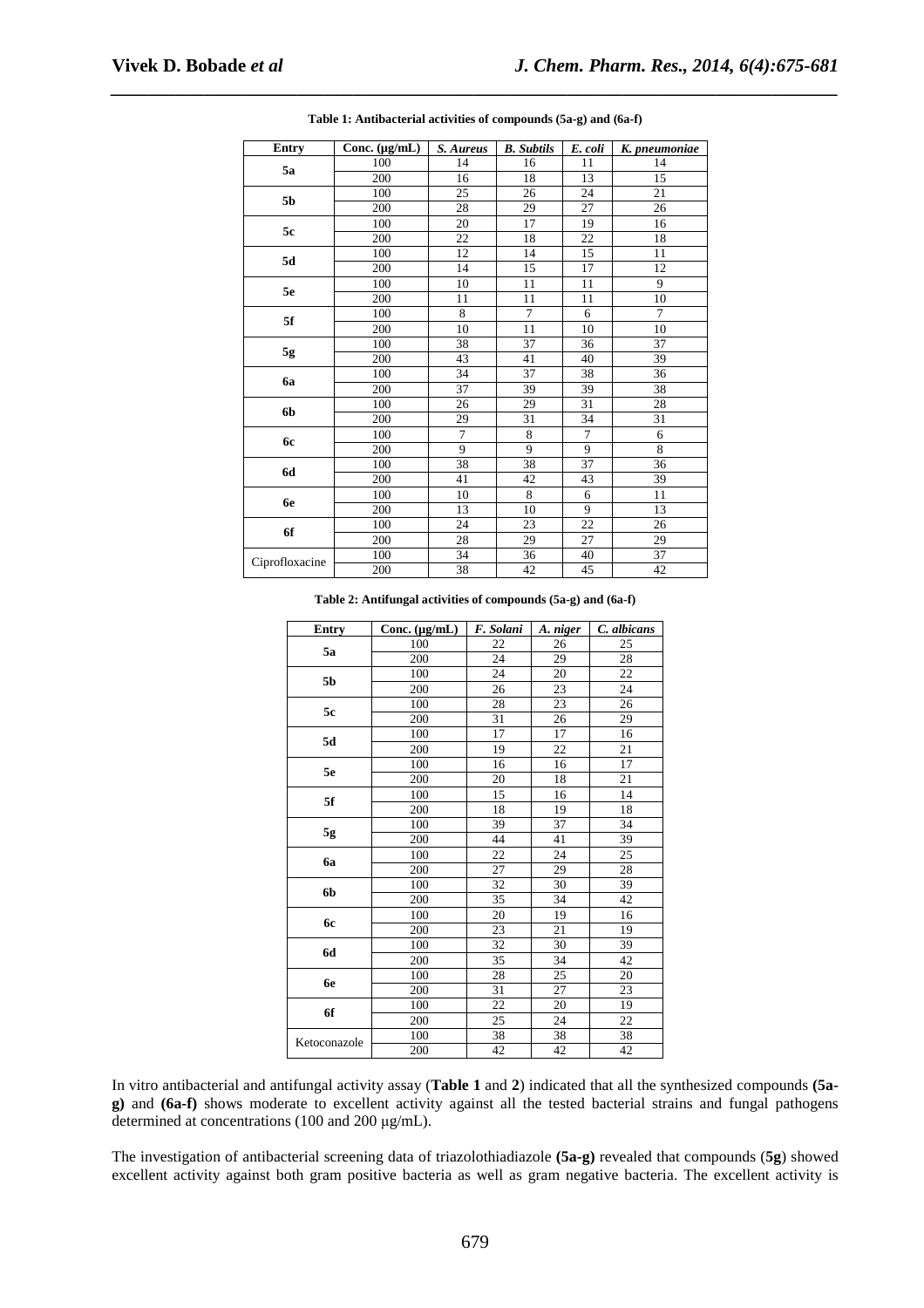attributed to the presence of pharmacologically active 3,5-bis(trifluoromethyl)phenyl moiety attached at 6 position of the triazolothidiazole ring. The compounds (**5b**) and (**5c**) showed moderate activity while other compounds (**5a**), (**5d**), (**5e**) and (**5f**) showed sharp decrease in antibacterial activity. These results indicate that presence of methyl moiety attached to any position of phenyl ring at 6 position of triazolothiadiazole substantially reduce the antibacterial activity. Triazolothiadiazole compound having two 3,5-bis(trifluoromethyl)phenyl at  $3^{rd}$  and  $6^{th}$ position showed antibacterial activity comparable to standard ciprofloxacin.

*\_\_\_\_\_\_\_\_\_\_\_\_\_\_\_\_\_\_\_\_\_\_\_\_\_\_\_\_\_\_\_\_\_\_\_\_\_\_\_\_\_\_\_\_\_\_\_\_\_\_\_\_\_\_\_\_\_\_\_\_\_\_\_\_\_\_\_\_\_\_\_\_\_\_\_\_\_\_*

Antibacterial screening data of triazolothiadiazine **(6a-f)** showed that some of the compounds showed moderate to excellent activity against all bacterial strains. Compounds (**6a**) and (**6d**) showed excellent activity while compounds (**6b**) and (**6f**) showed moderate activity. The presence of thiophene-2-sulphonamide and 3,5 bis(trifluoromethyl)phenyl moiety at  $6<sup>th</sup>$  position of triazolothiadizine enhance the antibacterial activity while 4methoxy phenyl and phenyl moiety substantially decrease the activity.

Antifungal activity of triazolethiadiazole compounds (**5a-g**) and triazolothadiazine (**6a-f**) revealed that all the tested compounds showed excellent to moderate antifungal activity against all tested pathogens. Among the triazolothiadiazole compounds, (**5g**) showed the comparable antifungal activity with standard drug ketoconazole The structure of compound  $(5g)$  contains 3,5-bis(trifluoromethyl)phenyl moiety at  $6<sup>th</sup>$  position of triazolothiadizole which is responsible for good antifungal activity. Among all the tested triazolothiadiazines, compounds (**6a**) showed comparable antifungal activity with the standard drug ketoconazole.

#### **CONCLUSION**

In conclusion, several substituted 3-(3,5-bis(trifluoromethyl)phenyl-[1,2,4]triazolo[3,4b][1,3,4] thiadiazole and 3- (3,5-bis(trifluoromethyl)phenyl)-7H-[1,2,4]triazolo[3,4b][1,3,4] thiadiazine were synthesized. The pharmacological study was undertaken to evaluate the effect of substituent on the antibacterial and antifungal activities. All the synthesized compounds showed good to excellent antibacterial and antifungal activities. The synthesized compounds exhibit better antifungal activity than antibacterial activity. Also Antimicrobial activity data showed that the substitutent group at 6<sup>th</sup> position of triazolothiadizole as well as triazolothiadizine has substantial effect on their activities. It is also noteworthy to mention that 3, 5-bis (trifluoromethyl)phenyl is pharmacologically active moiety which enhance the antimicrobial activities of the compounds.

#### **Acknowledgments**

The author thanks CSIR, New Delhi and BCUD, Pune University for the financial support. The authors also thank to Bharti Vidyapeeth College of Pharmacy, Mumbai for helping microbial analysis and grateful to SAIF, University of Punjab, Chandigarh for providing the spectral data.

#### **REFERENCES**

[1] DR Godhani; DB Sanja1; AM Sanghani, *J. Chem. Pharm. Res.,* **2013**, 5(1), 240-243.

[2] ND Gaikwad; SV Patil; VD Bobade, *Eur. J. Med Chem.*, **2012**, 54, 295-302.

[3] SP Pardeshi; SS Patil; VD Bobade, *Bioorg. Med. Chem. Lett.,* **2011**, 21(21), 6559-6562.

[4] MY Mhasalkar; MH Sha; ST Nikam; KG Anantanarayanan; CV Deliwala, *J. Med. Chem.,* **1970**, 13(4),672-674.

[5] SA Khan; M Amir, *Euro. J. Med. Chem*., **2008**, 43(12), 2688-2698.

[6] J Gowda; AMA Khader; B Kalluraya; AR Shabaraya, *Eur. J. Med. Chem*., **2011**, 46(9), 4100-4106.

[7] PP Kattimani; RP Kamble; MY Kariduraganavar; A Dorababu; RK Hunnur*, Eur. J. Med. Chem.,* **2013**, 62, 232- 240.

[8] HA Burch; WO Smith, *J. Med. Chem.,* **1966**, 9(3), 405-408.

[9] A Foroumadi; S Mansouri; Z Kiani; A Rahmani, *Eur. J. Med. Chem.,* **2003**, 38(9), 851-854.

[10] V Mathew; J Keshavayya; V P Vaidya; D Giles, *Eur. J. Med. Chem.,* **2007**, 42(6), 823-840.

[11] P Puthiyapurayil; B Poojary; C Chikkanna; SK Buridipad, *Eur. J. Med. Chem.,* **2012**, 57, 407-410.

[12]P Karegoudar; D J Prasad; M Ashok; M Mahalinga; B Poojary; BS Holla, *Eur. J. Med. Chem.,* **2008**, 43(4), 808- 815.

[13]K Shashikala Devi; M Ramaiah; GK Vanita; K Veena; VP Vaidya, *J. Chem. Pharm. Res.,* **2011**, 3(1), 445-451.

[14]GVS Kumar; YR Prasad; BP Mallikarjuna; SM Chandrashekar, *Eur. J. Med. Chem*., **2010**, 45(11), 5120-5129.

[15]M Kritsanida; A Mouroutsou; P Marakos; N Pouli; S Papakonstantinou-Garoufalias; C Pannecouque; M Witvrouw; E De Clercq, *IL Farmaco.,***1996**, 51, 659-662.

[16]D Sunil; AM Isloor; P Shetty; K Satyamoorthy; ASB Prasad, *Arabian J. Chem.,* **2010**, 3(4), 211-217.

[17]KS Bhat; B Poojary; DJ Prasad; P Naik; BS Holla, *Eur. J. Med. Chem.*, **2009**, 44(2), 5066-5077.

[18]M Rafiq; M Saleem; M Hanif; MR Maqsood; NH Rama; KH Lee; SY Seo, *Bull. Korean Chem. Soc.,* **2012**, 33(12), 3943-3949.